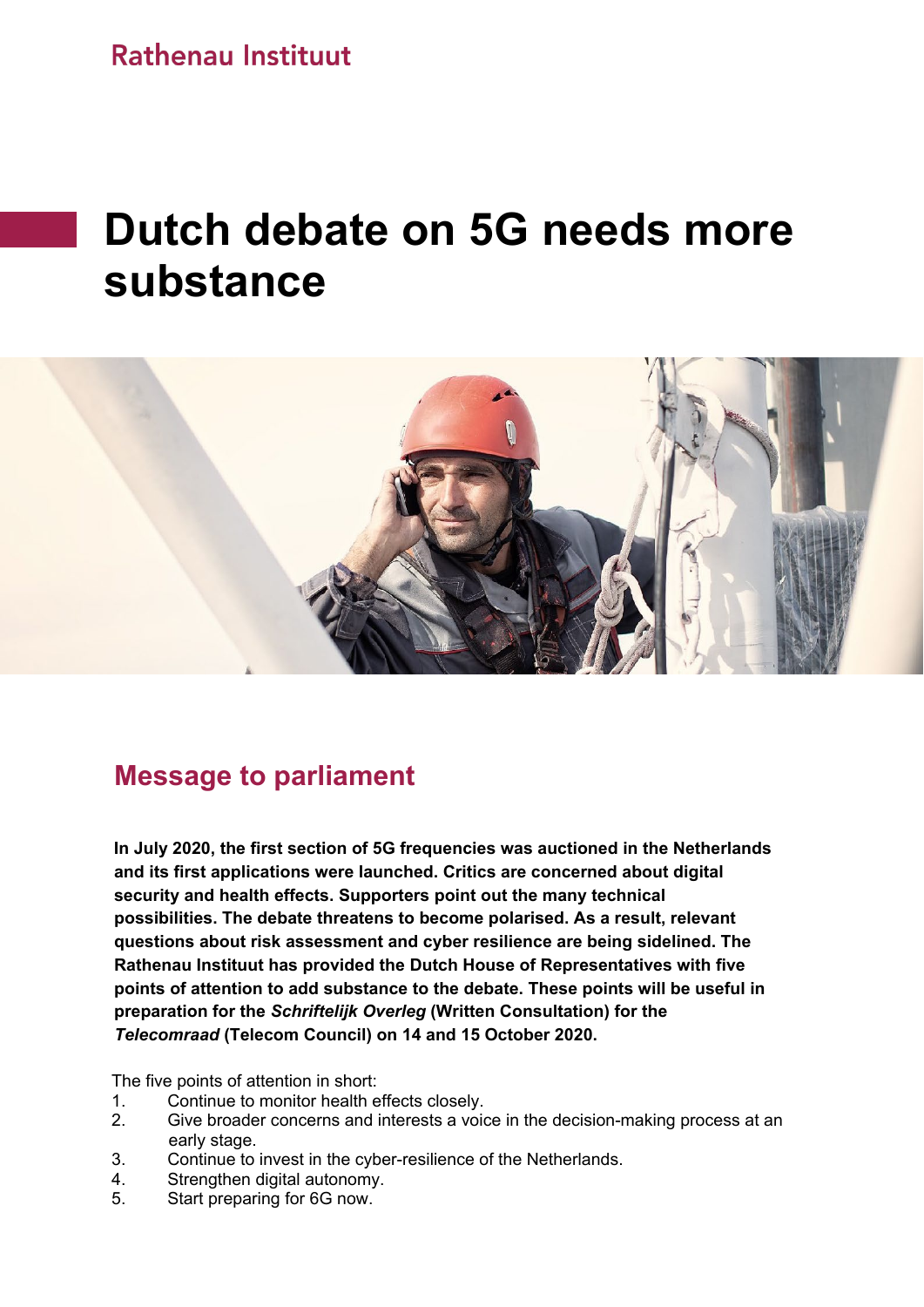#### **What is 5G?**

The term 5G stands for fifth generation mobile communication. It is not a revolutionary new technology, but the successor to 4G. The current 4G network is reaching its limits due to the constantly growing demand for connections and data. A future 5G network will be able to process data faster, with less delay and more capacity. Less delay is especially important in , sending data back and forth, for example to control an operating robot. More capacity means that more devices can connect to the network at the same time and maintain a fast connection. The expectation is that 5G can be used for a range of applications: from surveillance with drones above a football stadium and sensors in agriculture, to supporting augmented reality on a container ship for virtual inspections.

5G, like 4G and its precursors, uses spectrum bands. At European level, three spectrum bands have been designated for 5G: low, medium and high. Each band has different characteristics and is suitable for different applications.

- The low band (700, 1400 and 2100 MHz) is suitable when there are many users and relatively little data transmission. This is the case, for example, with smart energy meters. The antennae for low frequencies have a range of several hundred metres to several kilometres. This band can achieve national coverage and was recently [auctioned](https://www.rijksoverheid.nl/actueel/nieuws/2020/07/21/kpn-t-mobile-en-vodafoneziggo-verwerven-frequenties-via-nederlandse-veiling-mobiele-communicatie) in the Netherlands.
- The medium band (3500 MHz, 3.5 GHz) can achieve highspeed data on a local level and is suitable for high-quality image applications such as virtual reality. The antennas have a range of a few dozen to a few hundred metres. The frequency is comparable to the current WiFi signal (2.5 GHz and 5 GHz). Good coverage in buildings is difficult to achieve with the medium band, because the signal has more difficulty with penetrating through walls and windows. Because the antennas have a shorter range, many antennas are needed for proper coverage. The medium band will be auctioned in the Netherlands in 2022.
- The high band (26,000 MHz, 26 GHz) is most suitable for very highspeed data on a local level. For camera surveillance at a football stadium, for example. The antennas have a range of a few metres. That is why many set-up points are needed and why a nationwide network is difficult to realise. The high band will be auctioned last.

#### **Public debate about 5G**

In the Dutch public debate, supporters and opponents often express one-sided advantages or disadvantages of 5G. Supporters point out that the technology enables applications with a certain futuristic characteristics, such as self-driving cars and remote-controlled operating robots. The government sees 5G as indispensable to the Dutch economy. Opponents raise questions about the possible harmful health effects. There is also debate about digital security and the possibilities for surveillance.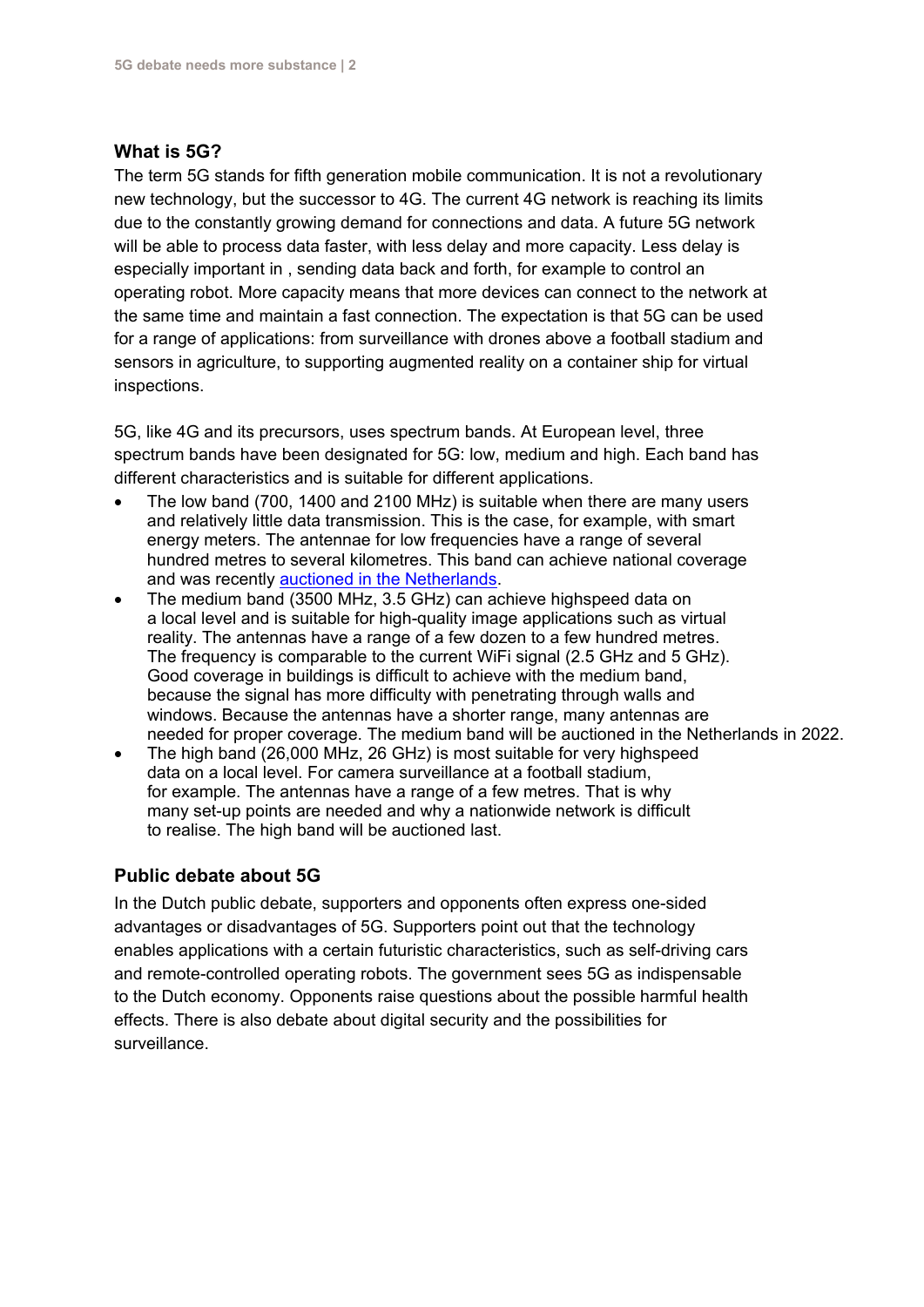The government indicates that the measured exposure does not exceed the [prescribed](https://www.rijksoverheid.nl/documenten/publicaties/2020/07/17/5g-straling-en-gezondheid-hoe-is-dat-geregeld-in-nederland)  [limits.](https://www.rijksoverheid.nl/documenten/publicaties/2020/07/17/5g-straling-en-gezondheid-hoe-is-dat-geregeld-in-nederland) At the same time, organisations such as RIVM and the *Gezondheidsraad* (Dutch Health Council), in its recent [report](https://www.gezondheidsraad.nl/documenten/adviezen/2020/09/02/5g-en-gezondheid) of 2 September, say that there are various uncertainties, making it important to keep a close eye on the situation.

In the spring of 2020, 5G was the subject of disinformation campaigns in the Netherlands: transmission masts were set on fire and citizens filed lawsuits against the state. Because resistance is growing, relevant questions about risk assessment and cyber resilience are at risk of being ignored. The Rathenau Instituut therefore presents five points of attention for Parliament.

#### **Health**

#### **1. Continue to keep a close eye on health effects**

Electromagnetic fields from antennas can heat up the body. This can potentially be harmful and therefore limits are set on how much the general public can be exposed to electromagnetic radiation. These limits are based on recommendations of the International Commission on Non-Ionizing Radiation Protection (ICNIRP) from 1998. The Netherlands has established a limit that is fifty times as strict as the international commission. Research by the Agentschap Telecom (Radiocommunications Agency) and the RIVM (National Institute for Public Health and the Environment) shows that the exposure effects of separate antennas and devices for 5G are another ten times lower than the Dutch limit.

However, it is expected that the number of radiation sources will increase as more devices and applications are developed, which are used simultaneously or for longer periods of time. Think of a family together in one room watching Netflix on a tablet, playing a game with VR glasses and watching videos on their phone. It is unknown how the exposure to radiation will increase in the future. That is why the [RIVM, the](https://www.rivm.nl/nieuws/vinger-aan-pols-bij-uitrol-5g-belangrijk) [Agentschap Telecom](https://www.rivm.nl/nieuws/vinger-aan-pols-bij-uitrol-5g-belangrijk) and the [Gezondheidsraad](https://www.gezondheidsraad.nl/documenten/adviezen/2020/09/02/5g-en-gezondheid) conduct follow-up research.

For lower spectrum bands, for example, more insight is needed into the actual use of 5G. Which devices are used and how? These tests must take place with realistic test rigs. The Gezondheidsraad (Dutch Health Council) advises further research into the influence of radiation on certain diseases and disorders. [1](#page-2-0) Although the link between radiation and disease has not been demonstrated in humans, a possible connection cannot be ruled out.

For the highest band, there are more unknown factors. The Gezondheidsraad (Dutch Health Council) therefore recommends to auction this [frequency band only when the](https://www.gezondheidsraad.nl/documenten/adviezen/2020/09/02/5g-en-gezondheid)  [health risks have been investigated.](https://www.gezondheidsraad.nl/documenten/adviezen/2020/09/02/5g-en-gezondheid) The Dutch House of Representatives can see to it that the government further investigates the health effects and continues to monitor them closely.

<span id="page-2-0"></span><sup>1</sup> They include cancer of the male reproductive organs, reduced fertility and birth defects, [www.gezondheidsraad.nl/documenten/adviezen/2020/09/02/5g-en-gezondheid.](http://www.gezondheidsraad.nl/documenten/adviezen/2020/09/02/5g-en-gezondheid)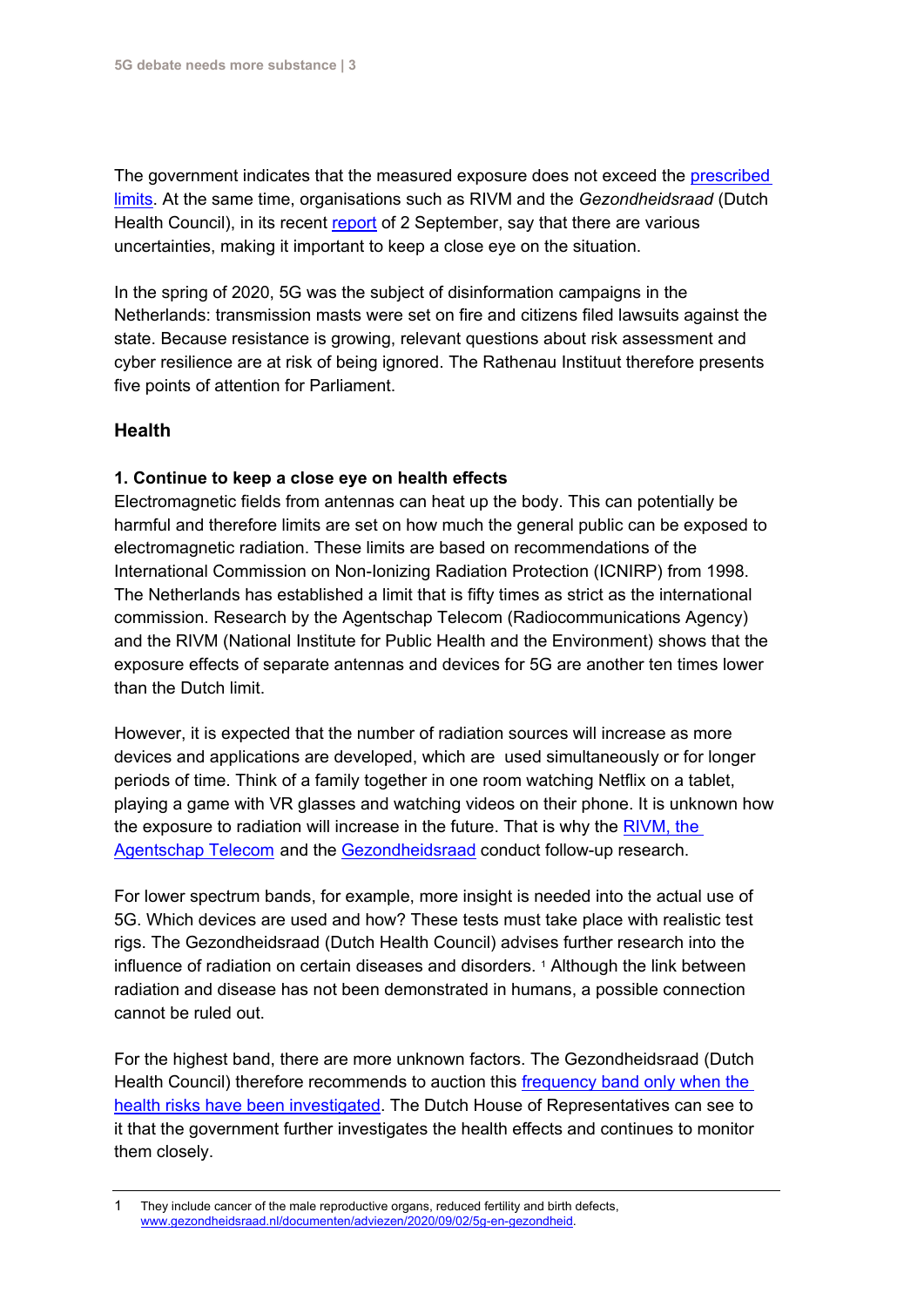#### **Broader concerns**

#### **2. Give broader concerns and interests a voice in the decision-making process at an early stage**

Although follow-up research is necessary, Rathenau Instituut's research on how scientific knowledge is used in policy making, shows that technological developments, such as 5G, always involve scientific uncertainties. More research can shed light on those risks, but often cannot eliminate all uncertainties. Public controversies about such developments often involve broader societal concerns and major interests (Rathenau Instituut 2014). For example, in the debate on 5G, in addition to health risks, there are discussions about spatial planning due to the positioning of antennas, and concerns about surveillance due to the expected increase in sensors. This requires policymakers to give broader concerns and interests a voice in the decision-making process.

Furthermore, with 5G, the connection between national and local policy is important. This is because Dutch municipalities are involved in the launch of 5G and have to deal with local protests. Various municipal councils have paused the launch of 5G in response to protests. However, the new Telecommunicatiewet (Telecommunications Act) compels municipalities to cooperate in the installation of antennas. This puts municipalities in a difficult position, especially if there is little local support. The Rathenau Instituut argues that the Dutch House of Representatives should make a case for clear frameworks that give municipalities more room to accommodate the concerns of citizens.

### **Digital security**

#### **3. Continue to invest in the cyber resilience of the Netherlands**

The discussion on digital security focuses on possible links between suppliers and countries with an offensive cyber programme aimed at the Netherlands. In particular, the use of equipment from market leader Huawei is the subject of much debate. Since 5G networks will be part of the vital infrastructure, they could become a target for sabotage, espionage and terrorism. The Dutch government will therefore, in line with the policy of the European Commission, impose [additional requirements](https://www.rijksoverheid.nl/actueel/nieuws/2019/07/01/kabinet-zet-eerste-stap-in-bescherming-telecomnetwerken-en-5g) on telecom providers. The government can, for example, [force](https://zoek.officielebekendmakingen.nl/stb-2019-457.html) a telecom provider not to use a particular supplier for components of the 5G network. Further conditions have also been laid down for access control, security updates (patching) and the detection of incidents. It is important that the Dutch House of Representatives continues to closely monitor the government's actions in this area. It already does this, in part, through private briefings because of confidential information about critical parts of the network.

It is also important, when discussing security, not to focus only on Huawei or 5G. Every form of ICT, be it 5G or a satellite connection, contains vulnerabilities, regardless of the provider. Or, as the Rathenau Instituut said in 2017: 100% security does not exist (Rathenau Instituut 2017).

In other words, the security threat does not disappear by excluding specific suppliers. Moreover, vulnerable situations arise not only through deliberate disruption, failure or misuse, but also, for example, through a software update with unforeseen effects,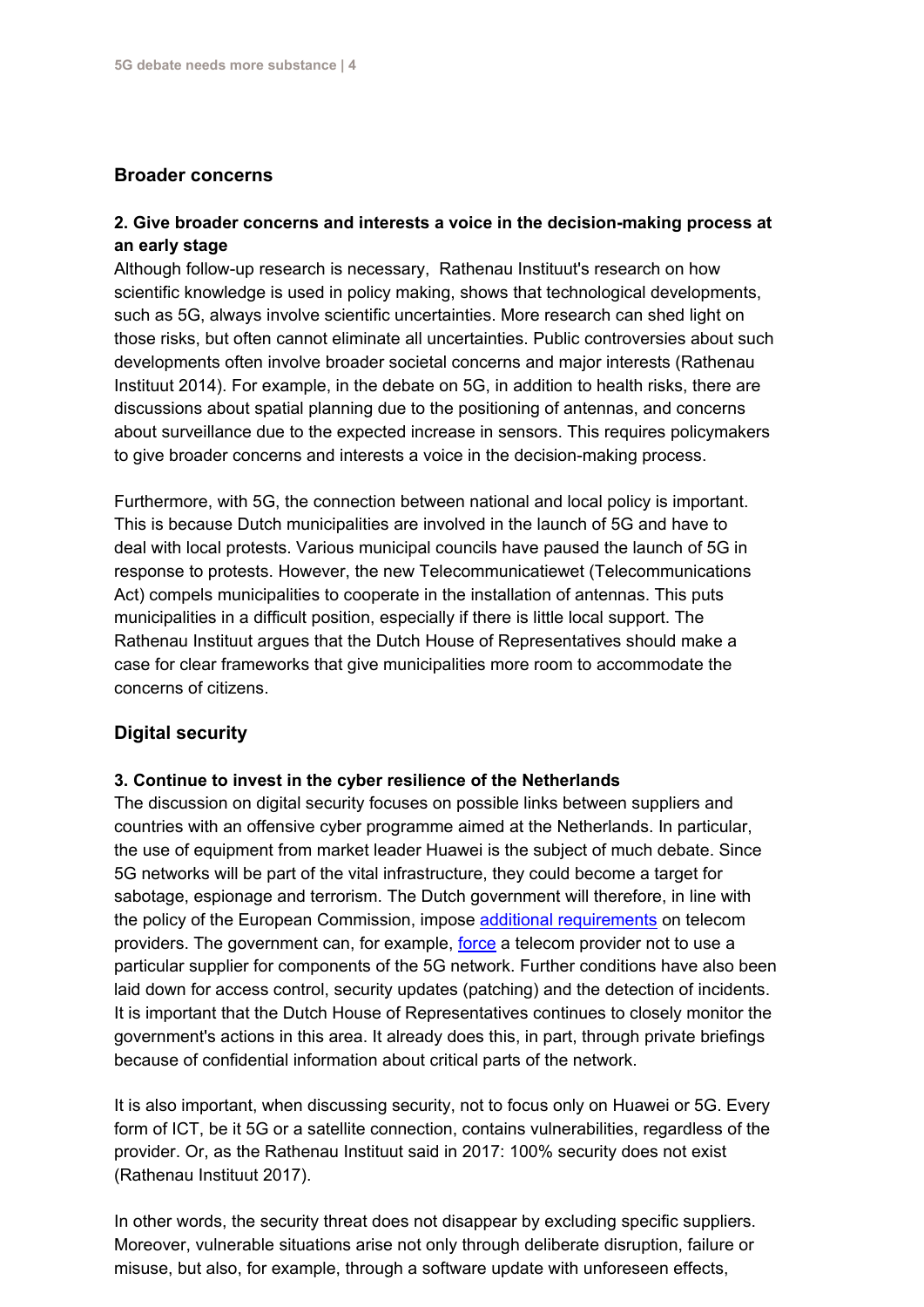**5G debate needs more substance | 5**

through human error or through a combination of factors. As society continues to digitise, and more and more devices become interconnected, dependencies grow and the risk of manipulation, failure or disruption increases.

Given this vulnerability, a broad range of measures to make our digital society more resilient remains essential. These might include a combination of better use of existing technology (such as encryption), better anticipation of new technologies (such as machine learning and post-quantum cryptography<sup>2</sup>) and investment in active enforcement and supervision (Rathenau Instituut 2020). The Netherlands can also make further efforts to de-escalate the international cyber conflict. This can be done, for example, by making international agreements on sabotage and espionage (Rathenau Instituut 2019).

#### **4. Strengthen digital autonomy**

An overall concern is the growing dependence of the Netherlands and the EU on foreign suppliers for the design and protection of digital systems, particularly from the United States and China. To reduce this dependence, the Netherlands can stimulate preferably through European cooperation - its own IT activity. This can be done, for example, by stimulating the innovation climate, by setting specific standards and by demanding stricter purchasing conditions (Rathenau Instituut 2020). At the moment, however, there is a chronic shortage of the necessary expertise. The Dutch House of Representatives can ask the government to invest more in the necessary expertise, to bring more focus to the *Nederlandse Cyber Security Research Agenda* (Netherlands Cyber Security Research Agenda) (NCSRA), and to create more attractive contracting procedures for start-ups.

### **Prepare for the future**

### **5. Start preparing for 6G now**

The international standardisation process for 6G, the successor to 5G, is already underway. In those standards, all kinds of characteristics of the technology are laid down that have consequences for new possibilities and risks. It is therefore important to link the wishes arising from the debate on 5G with the standardisation process for 6G and for subsequent generations of mobile

<span id="page-4-0"></span><sup>2</sup> *Machine learning* can help in automatically detecting and fixing vulnerabilities in software. Post-quantum cryptography should enable data encryption that can withstand attacks using the processing power of a quantum computer. These technologies are under development and have only limited application.